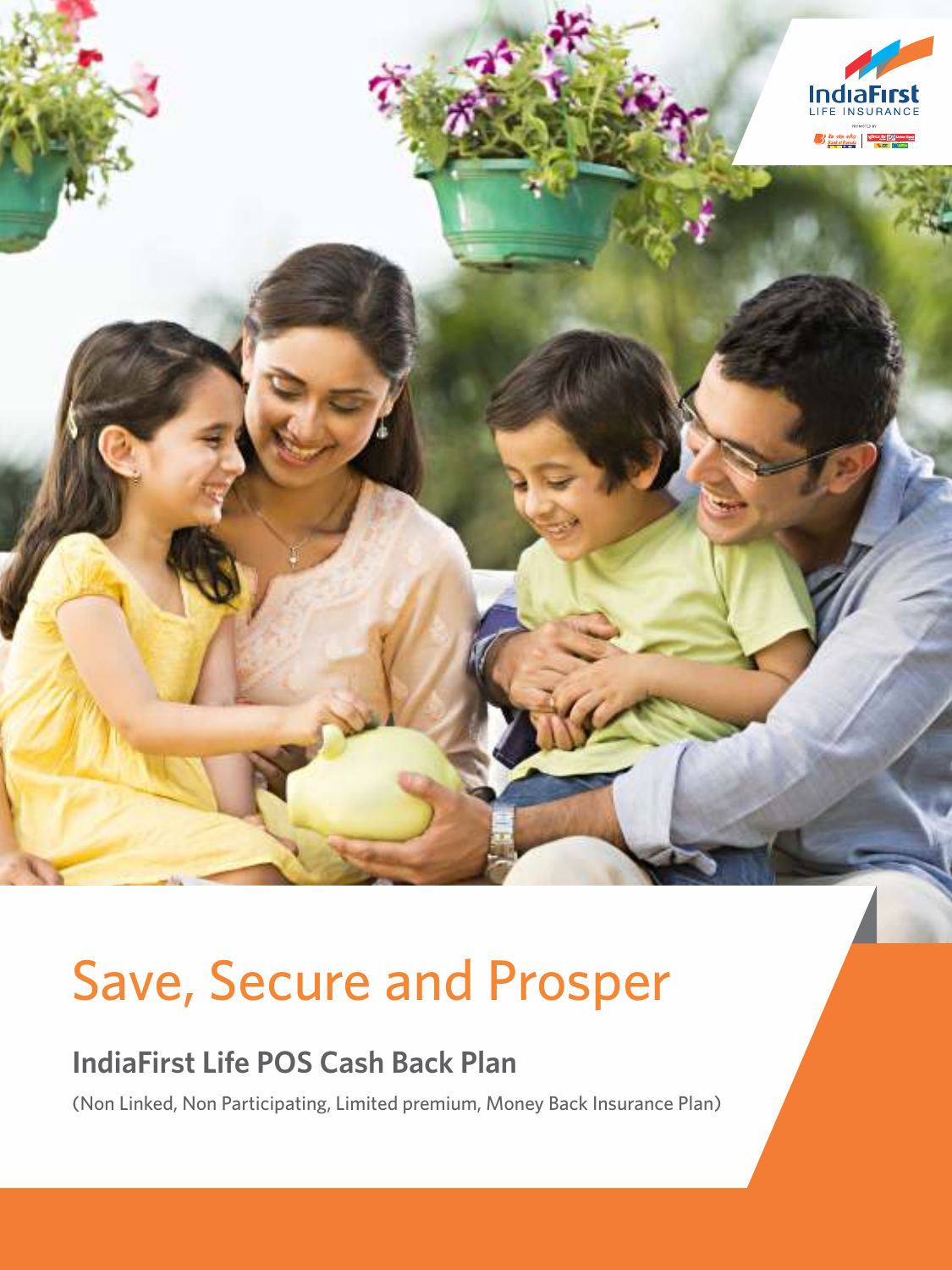## **How Will This Brochure Help You?**

This brochure gives you details of how the policy works throughout its lifetime. It's an important document to refer to.

## **To Help Your Understanding**

We've done our best to explain everything as simply as possible; however you're likely to come across some terms you're unfamiliar with. Where possible, we've explained these.

We have used plain language that's easy to understand and believe this brochure is a good place to start when planning your future under this insurance contract.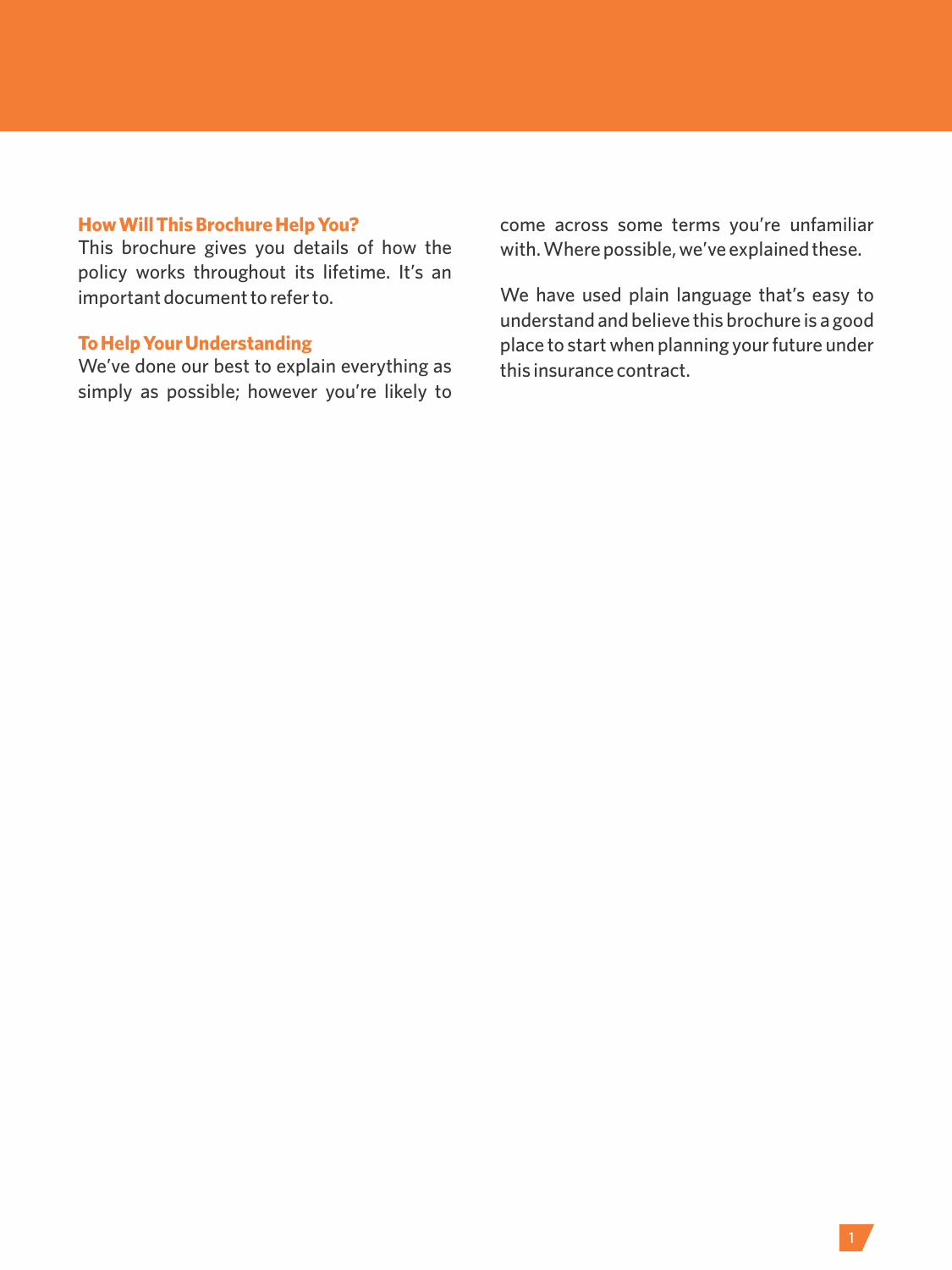#### **Introduction**

#### **Limited Payment…. Periodical Benefits.**

Life is not only about planning for the future but also about living in the 'here and now'; meeting short term and medium term milestones with equal aplomb as meeting your long term goal of a comfortable future life. Be it your first car, your home, your child's education or wedding. We need a regular inflow of cash to meet these short and medium term goals ensuring our family's happiness.

Hence, we bring you the IndiaFirst Life POS Cash Back Plan - a policy that will ensure you are always able to fund those special moments in life, while also protecting your loved ones from any unfortunate events!

Our IndiaFirst Life POS Cash Back Plan guarantees payouts at periodic intervals to meet your specific needs and an assured maturity payout to secure your future. The policy will also ensure your family's financial security in case of the life assured's unfortunate demise by paying higher of 10 times the annualized premium or sum assured on maturity along with accumulated guaranteed additions.

#### **Executive Summary**

#### **Key Features**

- $\blacksquare$  Pay for a limited period under the policy and enjoy periodical pay back every 3rd, 4th or 5th policy year as per the chosen policy term
- You can pay during your earning years while enjoying benefits for the entire policy term (9/ 12/ 15 years)
- **Enjoy every joyous moment of your life through** survival benefits paid out periodically during the policy term
- Enjoy the boost of guaranteed additions that are paid into your policy after completion of every policy year!
- The policy offers a Risk Cover equal to Higher of 10 times the annualized premium or sum assured on

maturity along with accumulated guaranteed additions

■ Tax benefit may be available on the premiums paid and benefits received as per prevailing tax laws.

## **1. What is the IndiaFirst Life POS Cash Back Plan?**

IndiaFirst Life POS Cash Back Plan is a non linked, non participating, limited premium, money back insurance plan. The policy provides security for your family while providing periodical payouts despite the ups and downs of life. Under this policy, you can choose how much you would like to insure yourself based on your requirements. We suggest you make sure this amount is what your family needs to avoid cash flow problems in case of the Life Assured's untimely demise.

## **2. What is the term of the policy?**

This is a limited premium policy with the option of choosing a policy term of 9/ 12/ 15 years.

| <b>Policy Term</b> | <b>Premium Payment Term</b> |
|--------------------|-----------------------------|
| 9 years            | 5 years                     |
| 12 years           | 7 years                     |
| 15 years           | 10 years                    |

## **2.A. What is the premium paying term available under the policy?**

## **3. What are the premium paying modes available under the policy?**

The life assured has the option to pay monthly/ quarterly/ six monthly or yearly

## **4. Who are the people involved in the policy?**

This policy may include the 'Life Assured', the 'Policyholder', the 'Nominee' and the 'Appointee'.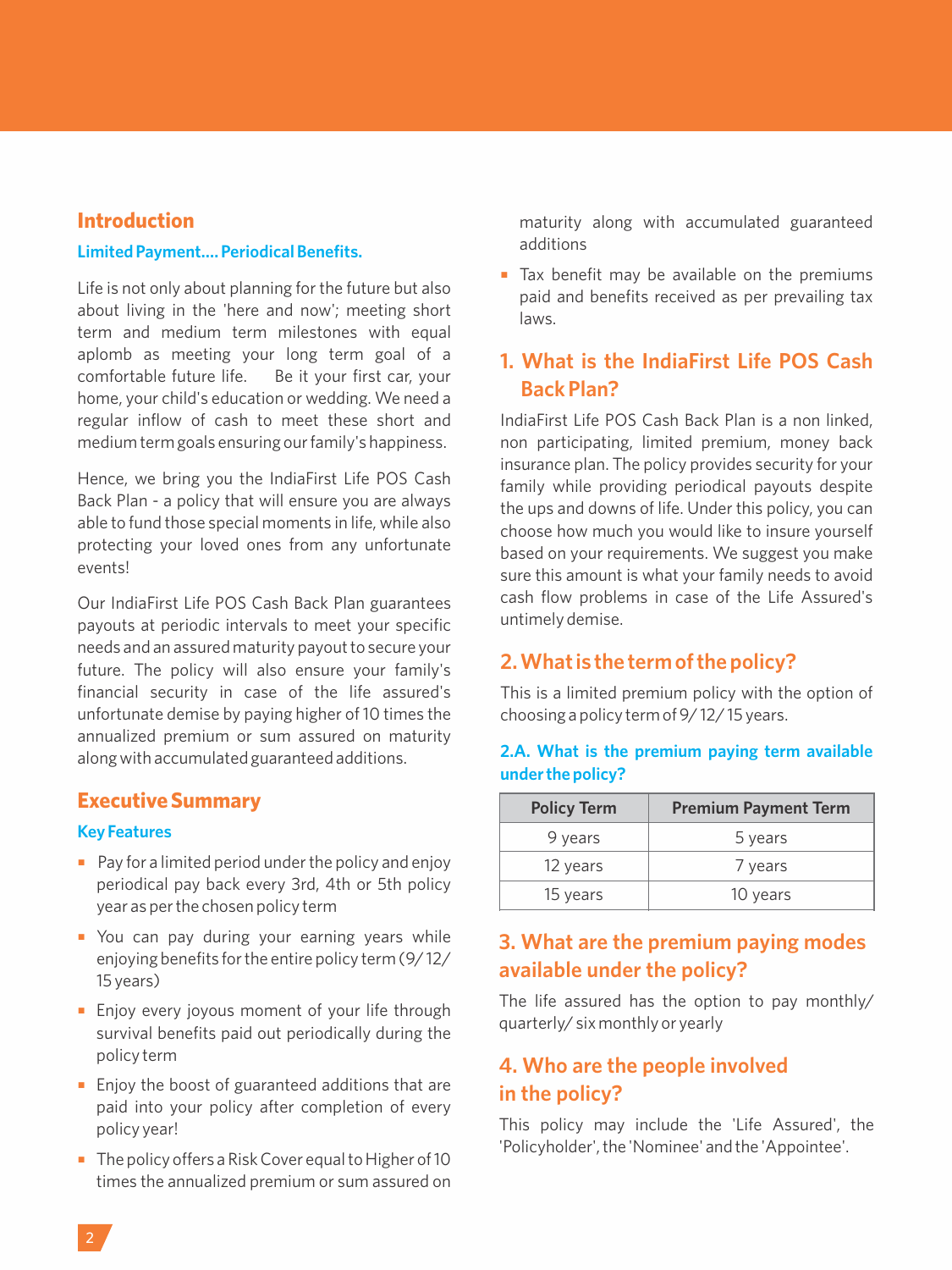#### **Who is a Life Assured'?**

Life assured is the person, on whose life the policy has been issued. Risk Cover starts immediately on the Policy start date. On the Life Assured's death, the benefit is paid out and the policy ends. Any person can be the life assured, as long as –

| Policy Term | Minimum Age at<br>Entry attained |  | Maximum Age<br>at Entry attained |
|-------------|----------------------------------|--|----------------------------------|
| 9 Years     | 15 Years                         |  | 45 Years                         |
| 12Years     | 15 Years                         |  | 50 Years                         |
| 15Years     | 15 Years                         |  | 50 Years                         |
| .           |                                  |  | 65 years as on the               |

Maximum Maturity age last birthday

#### **Who is a policyholder?**

A policyholder is the person who holds the policy. The policyholder may or may not be the Life Assured. You must be at least 18 years as on your last birthday at the time of applying for the policy, to be a policyholder.

#### **Who is a nominee?**

Nominee(s) is the person nominated by the Life Assured under this Policy who is authorized to receive the claim benefit payable under this Policy and to give a valid discharge to the Company on settlement of the claim. Nomination should be in accordance with provisions of Sec 39 of the Insurance Act 1938 as amended from time to time.

#### **Who is an appointee?**

Appointee is the person to whom the proceeds/ benefits secured under the Policy are payable if the benefit becomes payable to the nominee(s) and nominee(s) is minor as on the date of claim payment.

## **5. What is the date from which the Risk Cover start?**

The Risk commencement date is the date from which the insurance coverage starts under this Policy. The Risk Commencement date is the same as the date of issuance of the policy or the policy start date.

## **6. How much can you at least invest?**

| <b>Premium Paying Mode</b> | <b>Minimum Premium</b> |  |
|----------------------------|------------------------|--|
| Monthly                    | ₹ 522                  |  |
| Quarterly                  | ₹1,554                 |  |
| Half Yearly                | ₹ 3.071                |  |
| Yearly                     | ₹ 6.000                |  |

The following premium frequency factors for monthly, quarterly and six monthly policies will apply on the yearly premium to paid the premium for the below frequency.

| <b>Premium Frequency</b> | <b>Factor To Be Applied</b><br><b>To Yearly Premium</b> |  |
|--------------------------|---------------------------------------------------------|--|
| Monthly                  | 0.0870                                                  |  |
| Quarterly                | 0.2590                                                  |  |
| Half Yearly              | 0.5119                                                  |  |

## **7. What is the sum assured under this policy?**

You have the option to choose the sum assured on maturity as per your needs and requirement.

| <b>Sum Assured on maturity</b> | Limit      |  |
|--------------------------------|------------|--|
| Minimum                        | ₹ 50.000   |  |
| Maximum                        | ₹10,00,000 |  |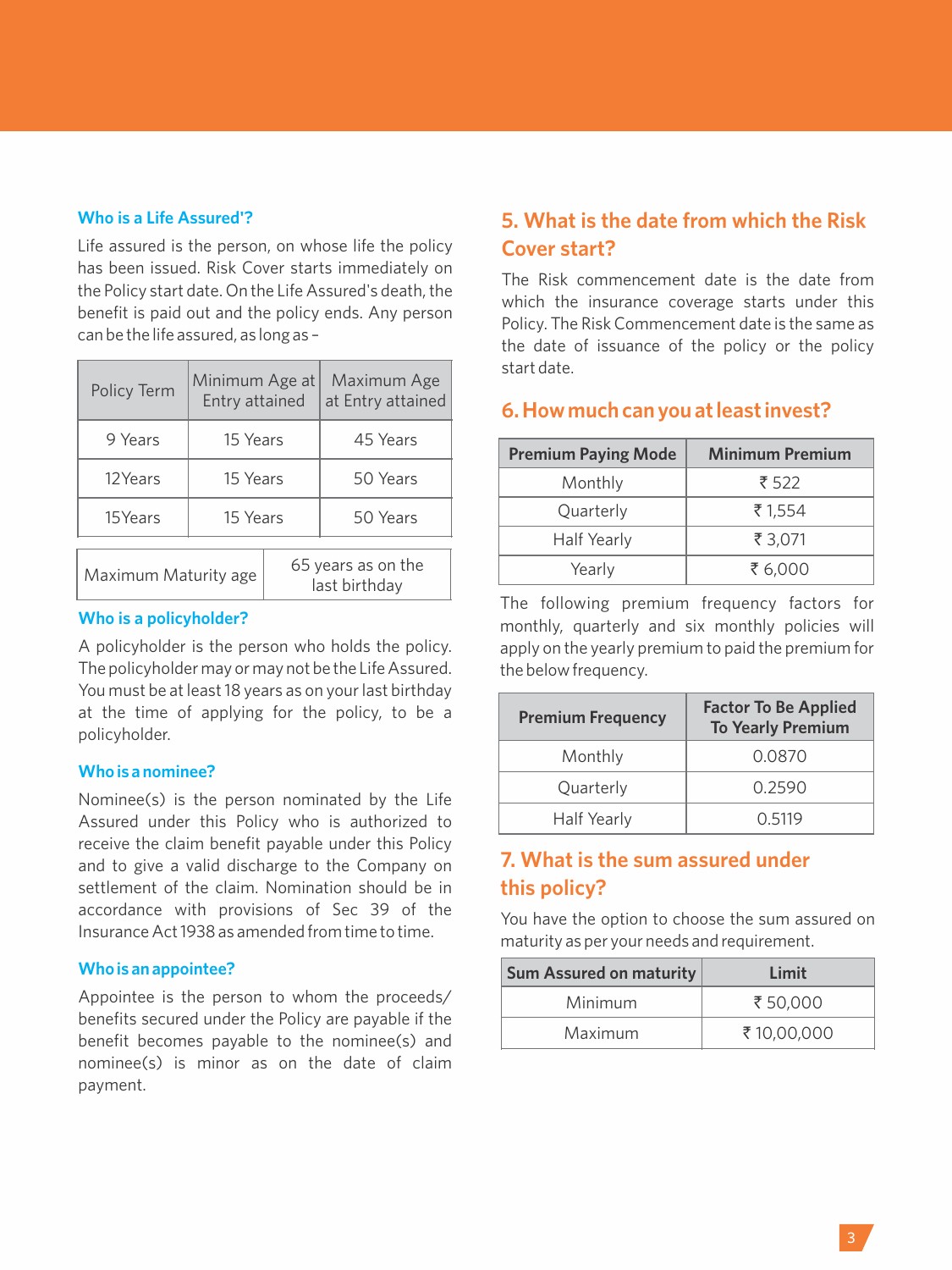The guaranteed additions will depend on the policy term as mentioned below:

| <b>Policy Term</b> | Rate of Guaranteed Additions as %<br>of one Annualized Premium at<br>every policy year end |  |
|--------------------|--------------------------------------------------------------------------------------------|--|
| 9 years            | 5% of Annualized Premium                                                                   |  |
| 12 years           | 6% of Annualized Premium                                                                   |  |
| 15 years           | 7% of Annualized Premium                                                                   |  |

The Guaranteed Additions will accrue at the end of the policy year and will continue to accrue in the same way after completion of premium payment term provided all premiums are paid till the date of maturity.

## **8. Does the policy offer a high sum assured rebate/ discount?**

Yes, the policy offers a high sum assured rebate as mentioned below -

| <b>Sum Assured Band</b>           | Discount in<br>premium per<br>thousand Sum<br>Assured on<br>maturity (in $\bar{z}$ ) |
|-----------------------------------|--------------------------------------------------------------------------------------|
| ₹50 thousand to less than ₹1 lakh | Nil                                                                                  |
| ₹1 lakh to less than ₹2 lakhs     | 6                                                                                    |
| ₹2 lakhs to less than ₹5 lakhs    | 9                                                                                    |
| ₹5 lakhs and above                | 10                                                                                   |

#### **9a. What happens in case of the life assured's demise?**

In case of life assured's unfortunate demise, we will pay the death benefit to the nominee/ appointee/ legal heir/ assignee / person.

The death benefit shall be the sum of Sum Assured on death and guaranteed addition till date of death where Sum Assured on death is defined as highestof:

- Guaranteed Sum Assured at maturity, or
- 10 times the annualized premium, excluding modal factor, extra premium / rider premium, if any, or
- Any absolute amount assured to be paid on death, or
- 105% of total premiums paid, excluding applicable taxes and extra premium/ Rider premium, if any, under the policy.

The guaranteed Sum Assured on maturity is the Basic Sum Assured or an Absolute amount assured to be paid on death.

In the life assured's unfortunate demise, after the payment of death benefit, the policy gets terminated and hence no Survival Benefit or Maturity benefit is payable.

#### **9b. What happens in case of the policyholder's demise (when life assured is a minor)?**

In case of policyholder's untimely demise while the life assured is a minor, the surviving parent or legal guardian or anyone with an insurable interest in the minor's life will be the policyholder.

The life assured will automatically become the policyholder once he/ she attains 18 years' age.

## **10. What do you receive during the policy term?**

The life assured will receive periodical payouts during the policy term. The payout amount will vary depending upon sum assured at maturity opted by the policyholder. The payout frequency and the amount is given below -

| <b>Payout</b><br>Year /<br><b>Policy Term</b> | 9 Years                                 | <b>12 Years</b>                         | <b>15 Years</b>                         |
|-----------------------------------------------|-----------------------------------------|-----------------------------------------|-----------------------------------------|
| 3                                             | 20% of<br>Sum<br>Assured on<br>Maturity |                                         |                                         |
| 4                                             |                                         | 20% of<br>Sum<br>Assured on<br>Maturity |                                         |
| 5                                             |                                         |                                         | 20% of<br>Sum<br>Assured on<br>Maturity |
| 6                                             | 20% of<br>Sum<br>Assured on<br>Maturity |                                         |                                         |
| 8                                             |                                         | 20% of<br>Sum<br>Assured on<br>Maturity |                                         |
| 10                                            |                                         |                                         | 20% of<br>Sum<br>Assured on<br>Maturity |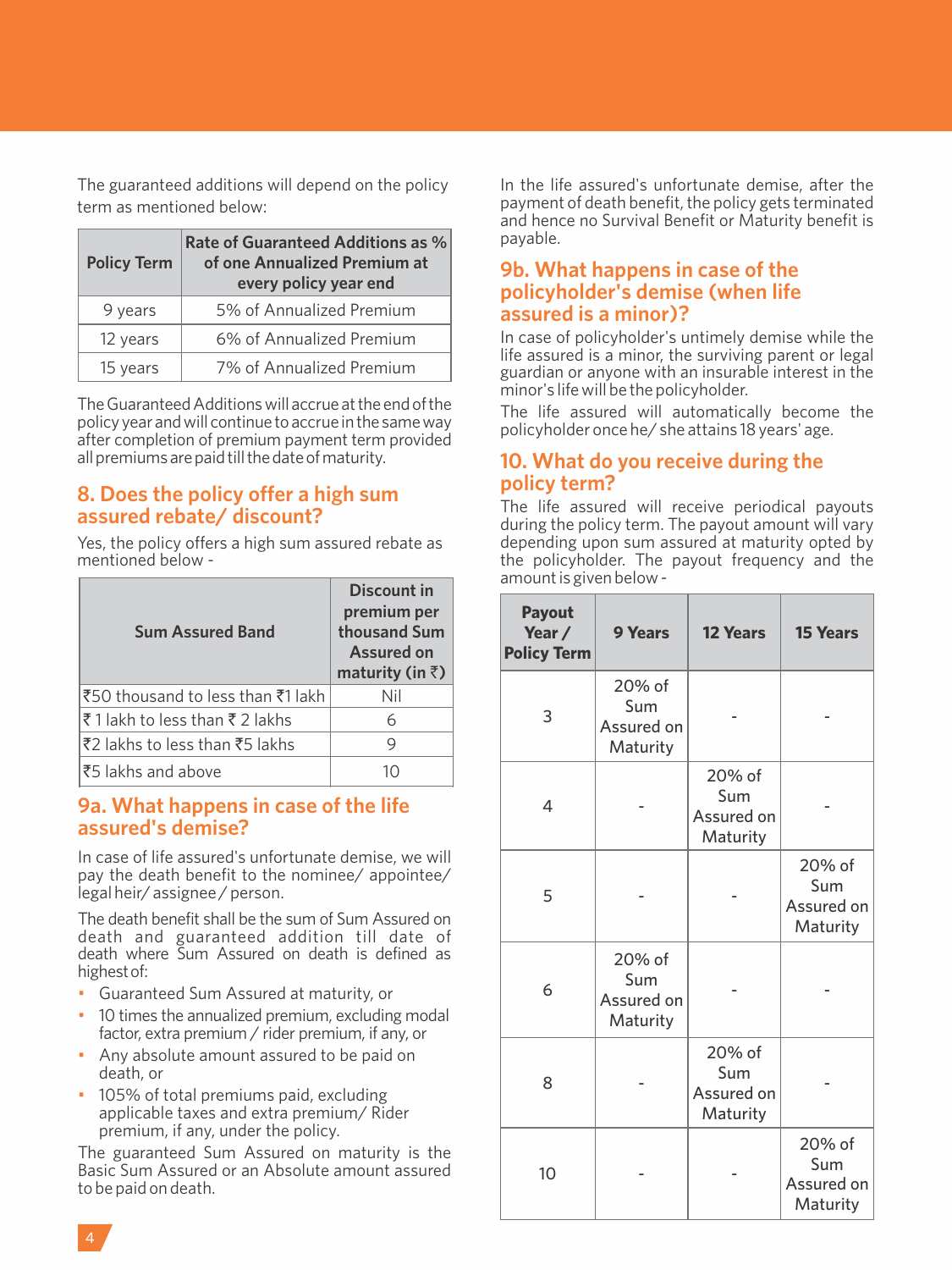## **11. What do you receive at the end of the policy term?**

The life assured will receive 60% of the sum assured at maturity along with guaranteed additions based on the policy term as maturity benefit. The benefit will be payable at the end of policy term.

## **12. What are the tax\* benefits under this policy?**

Tax benefits may be available on premiums paid and benefit receivable as per prevailing Income Tax Laws. These are subject to change from time to time as per the Government Tax laws. Please consult your tax consultant before investing.

## **13. What if you miss paying your premiums?**

#### **Before Acquiring Paid-up Value**

The policy lapses without acquire any paid-up value, if you stop paying your premium during the first two policy years. We offer a five-year revival period during which you can revive your policy. No benefits will be payable during this period

| <b>Policy Term</b> | Number of years premium needs to<br>be paid to have paid up value |  |
|--------------------|-------------------------------------------------------------------|--|
| 9/12/15 years      | 2 years                                                           |  |

#### **After Acquiring Paid-up Value**

The policy acquires a guaranteed paid up value, if you stop paying your premiums after two full years, as mentioned in the table above. Survival Benefit and Guaranteed Additions will not be payable once the policy became paid up.

| Paid up value payable<br>on maturity           | Paid up value payable<br>on death |  |
|------------------------------------------------|-----------------------------------|--|
| Sum Assured on Maturity                        | Sum Assured on                    |  |
| X (No. of Premiums Paid /                      | death X No. of                    |  |
| Total Number of Premiums Premiums Paid / Total |                                   |  |
| Payable) + Guaranteed                          | Number of Premiums                |  |
| Additions - Survival                           | Payable) +                        |  |
| Benefit paid, if any                           | <b>Guaranteed Additions</b>       |  |

#### **What are your options to revive the policy?**

You may revive your policy within a specified period  $bv -$ 

- submitting a written request for revival of the lapsed Policy;
- paying all unpaid due Premiums along with interest; and
- providing a declaration of good health and undergoing a medical examination at your own cost, if needed.

You may revive your policy as long as you do it within five years from the due date of the first unpaid premium but before the maturity date. No benefits will be payable during this period other than the paid up value, if any, in the event of death. Upon revival of your policy within the revival period you will be entitled to any survival benefits due after the policy became paid-up.

The revival is subject to satisfactory medical and financial underwriting. If you do not revive your policy by the end of the revival period and if you have paid your regular premiums for less than two years, then the policy does not acquire any paid up value and the policy terminates.

## **14. Is there a grace period for missed premiums?**

We provide you with a grace period which is the time provided for payment of premium from the premium due date during which the policy is considered to be in-force with the risk cover. This policy has a grace period of 30 days for yearly, half-yearly and quarterly frequencies and 15 days for monthly frequency from the premium due date. In case of death of the life assured during this period, death benefit after deducting due premiums before date of occurrence of death, will be paid to the nominee(s)/ appointee/legal heir.

In case of the life assured's death during this period, death benefit as mentioned in section 9 will be payable, after deducting due premiums to the nominee(s)/ appointee/ legal heir.

## **15. Can you surrender your policy?**

- ¡ Yes. While we do not encourage you to surrender your policy, you may choose to surrender the same for immediate cash requirement in case of an emergency.
- Policy will acquire early termination value after completion of one policy year provided at least one full year's premium is paid and lapsed before acquiring any paid-up value.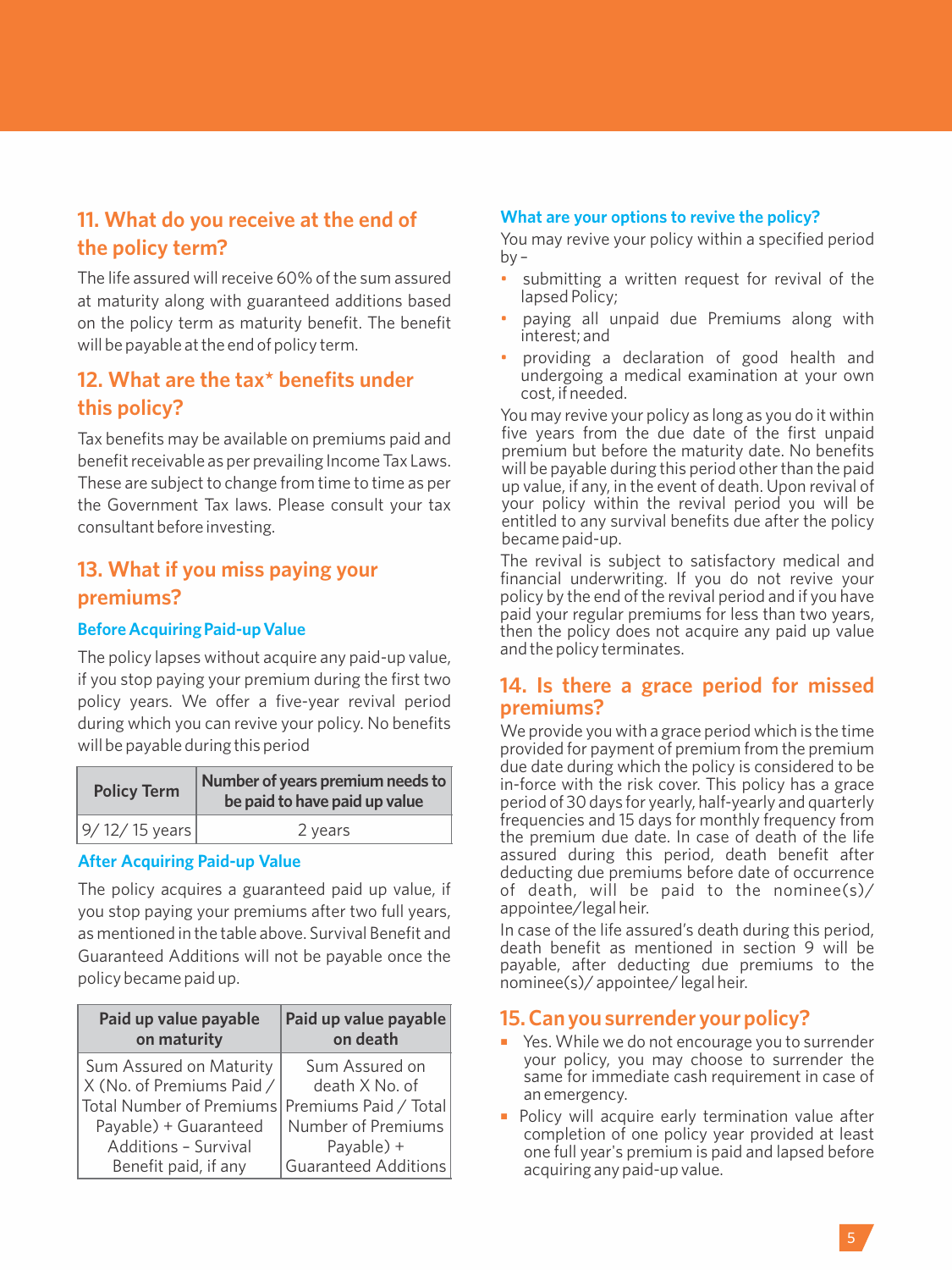$\blacksquare$  The policy can be surrendered for an immediate cash any time after acquiring the paid-up value.

#### **Early Termination Value:**

- Early termination value will be paid when the policy is terminated by the policyholder or on the completion of revival period or on death whichever is earlier.
- Early termination value will be sum of total premiums paid multiplied by early termination factor applicable for total premium paid plus total guaranteed addition,if any multiplied by early termination factor applicable for total guaranteed addition.
- The early termination factors are given in the Annexure 1.

#### **Surrender Value:**

The product pays a surrender value, if the policy holder surrenders the policy any time during the policy term after payment of 2 full years' premium.

The amount payable on surrender will be higher of the Guaranteed Surrender Value (GSV) and Special Surrender Value (SSV).

The GSV is GSV factor for total premium multiplied by total premium paid excluding applicable taxes and extra premium/ Rider premium, if any, plus GSV factor applicable for total guaranteed addition, , less any survival benefits, if any, already paid till date of surrender. The GSV factors are mentioned in Annexure 1.

#### **The SSV is**

(Proportionate Sum Assured on maturity plus guaranteed additions, till date of surrender X SSV factor at the time of surrender) less sum of all survival benefits, if any, already paid.

The SSV factor will be determined by us from time to time.

## **16. Are any Government taxes applicable to be paid along with the premium? If yes, who bears it?**

Yes, Government taxes will be applicable as per prevailing government regulations which are subject to change from time to time. These taxes will be borne by you, the policyholder.

## **17.Canyoureturnyourpolicy(free-look)?**

Yes, you can return your policy within the Free Look period;

In case you do not agree to the any policy terms and conditions, you have the option of returning the policy to us stating the reasons thereof, within 15 days from the date of receipt of the policy. The freelook period for policies purchased through distance marketing or electronic mode will be 30 days. On receipt of your letter along with the original policy document, we shall arrange to refund you the premium, subject to deduction of the proportionate risk premium for the period of cover and stamp duty.

#### **Do you get any refund when you cancel your policy?**

Less: i. Pro-rata risk premium and rider premium, if any for the time the policy was in force

Less ii. Any stamp duty paid

Less iii. Expenses incurred on medical examination, if any

## **18.Canyouavailofaloanunderthispolicy?**

No, loan facility is not available under this policy.

#### **19. What happens in case the life assured commits suicide?**

In case of death due to suicide within 12 months from the date of commencement of risk under the policy or from the date of revival of the policy, as applicable, the nominee or beneficiary of the policyholder shall be entitled to at least 80% of the total premiums paid till the date of death or the surrender value available as on the date of death whichever is higher, provided the policy is in force.

#### **20. Nomination**

Allowed as per the provisions of Section 39 of the Insurance Act, 1938 as amended from time to time. For more details on the nomination, please refer to our website www.indiafirstlife.com

## **21. Assignment**

Allowed as per the provisions of Section 38 of the Insurance Act, 1938 as amended from time to time. For more details on the assignment, please refer to our website www.indiafirstlife.com

#### **22. You are prohibited from accepting rebate in any form**

#### **Prohibition of Rebate: Section 41 of the Insurance Act, 1938, as amended from time to time, states**

No person shall allow or offer to allow, either directly or indirectly, as an inducement to any person to take or renew or continue an insurance in respect of any kind of risk relating to lives or property in India, any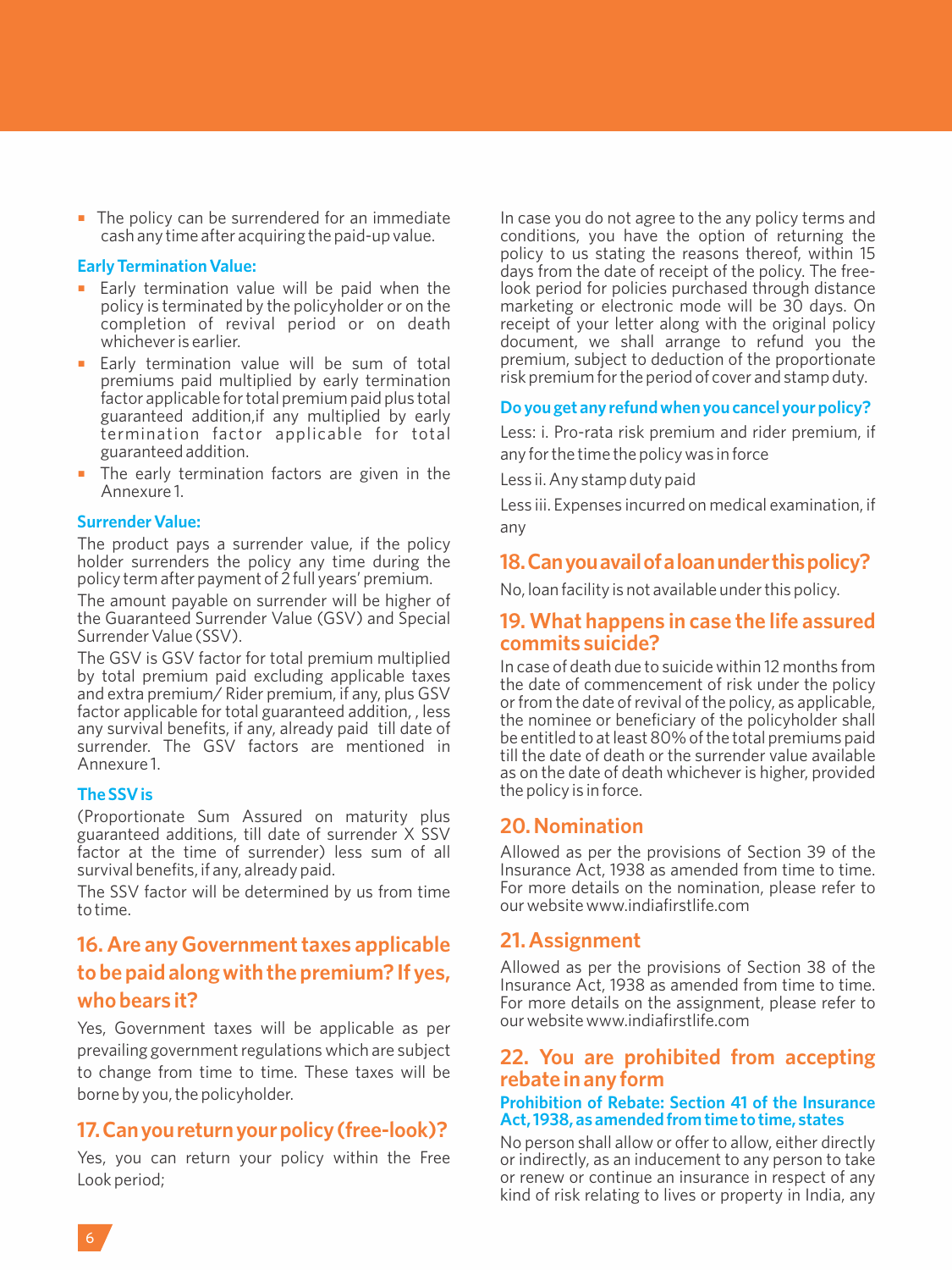rebate of the whole or part of the commission payable or any rebate of the premium shown on the policy, nor shall any person taking out or renewing or continuing a policy accept any rebate, except such rebate as may be allowed in accordance with the published prospectus or tables of the insurer. Provided that acceptance by an insurance agent of commission in connection with a policy of life insurance taken out by himself on his own life shall not be deemed to be acceptance of a rebate of premium within the meaning of this sub-section if at the time of such acceptance the insurance agent satisfies the prescribed conditions establishing that he is a bonafide insurance agent employed by the insurer. Any person making default in complying with the provisions of this section shall be liable for a penalty which may extend to ten lakh rupees. For more details please refer to our website www.indiafirstlife.com.

#### **23.Whathappensincaseofsubmissionof informationwhichisfalseorincorrect?**

Fraud/ Misstatement would be dealt with in accordance with provisions of Section 45 of the Insurance Act 1938, as amended from time to time.

Section 45 of the Insurance Act 1938, as amended from time to time states

- 1) No policy of life insurance shall be called in question on any ground whatsoever after the expiry of three years from the date of the policy, i.e., from the date of issuance of the policy or the date of commencement of risk or the date of revival of the policy or the date of the rider to the policy, whichever is later.
- 2) A policy of life insurance may be called in question at any time within three years from the date of issuance of the policy or the date of commencement of risk or the date of revival of the policy or the date of the rider to the policy, whichever is later, on the ground of fraud: Provided that the insurer shall have to communicate in writing to the insured or the legal representatives or nominees or assignees of the insured the grounds and materials on which such decision is based.
- 3) Notwithstanding anything contained in subsection (2), no insurer shall repudiate a life insurance policy on the ground of fraud if the insured can prove that the mis-statement of or suppression of a material fact was true to the best of his knowledge and belief or that there was no deliberate intention to suppress the fact or that such mis-statement of or suppression of a

material fact are within the knowledge of the insurer: Provided that in case of fraud, the onus of disproving lies upon the beneficiaries, in case the policyholder is not alive.

- 4) A policy of life insurance may be called in question at any time within three years from the date of issuance of the policy or the date of commencement of risk or the date of revival of the policy or the date of the rider to the policy, whichever is later, on the ground that any statement of or suppression of a fact material to the expectancy of the life of the insured was incorrectly made in the proposal or other document on the basis of which the policy was issued or revived or rider issued: Provided that the insurer shall have to communicate in writing to the insured or the legal representatives or nominees or assignees of the insured the grounds and materials on which such decision to repudiate the policy of life insurance is based: Provided further that in case of repudiation of the policy on the ground of misstatement or suppression of a material fact, and not on the ground of fraud, the premiums collected on the policy till the date of repudiation shall be paid to the insured or the legal representatives or nominees or assignees of the insured within a period of ninety days from the date of such repudiation.
- 5) Nothing in this section shall prevent the insurer from calling for proof of age at any time if he is entitled to do so, and no policy shall be deemed to be called in question merely because the terms of the policy are adjusted on subsequent proof that the age of the Life Insured was incorrectly stated in the proposal.

#### **24. About IndiaFirst Life Insurance**

We've had Bank of Baroda, Andhra Bank (now, Union Bank of India) and Legal & General as our founding partners. After journeying with us through our years of growth, Legal & General sold its stake in Feb 2019 to Carmel Point Investments India Private Limited, a body corporate incorporated under the laws of Mauritius and owned by private equity funds managed by Warburg Pincus LLC. This is the first deal wherein a private equity fund has taken an interest in a life insurance company. Our shareholding pattern of the company now stands at: Bank of Baroda – 44.00%, Union Bank of India – 30.00%, and Carmel Point Investments India Private Limited – 26.00%.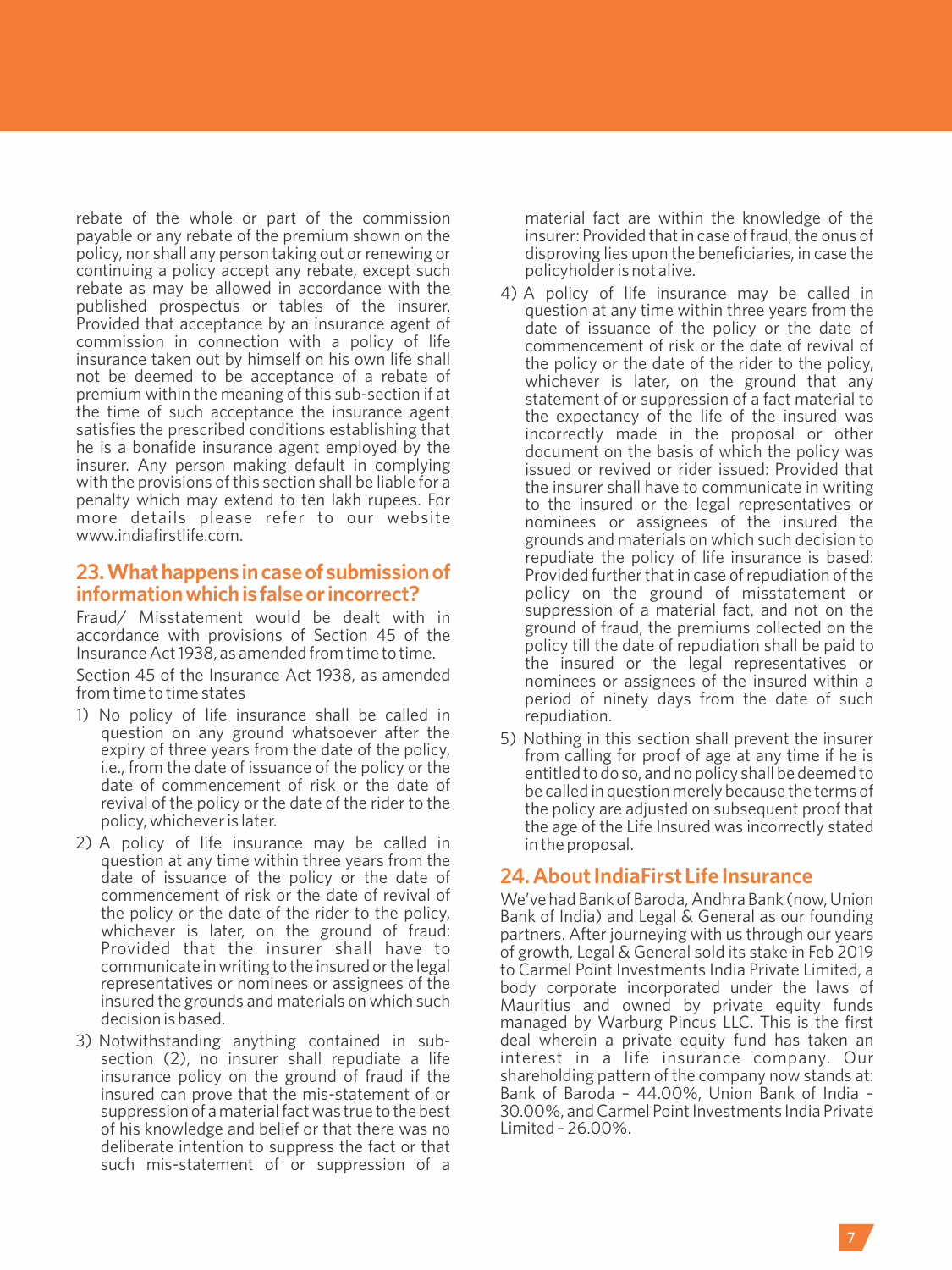## **Annexure 1: Early Termination Factors:**

| Early Termination factor applicable for Total<br>Premiums paid                 |     |     |       |
|--------------------------------------------------------------------------------|-----|-----|-------|
| Year of<br>Surrender/<br>9 Years<br>15 Years<br>12 Years<br><b>Policy Term</b> |     |     |       |
|                                                                                | 15% | 15% | 7.50% |

## **Guaranteed Surrender Value Factors:**

| GSV Factor as % of Total Premiums Paid          |         |           |          |
|-------------------------------------------------|---------|-----------|----------|
| Year of<br>Surrender<br>/ Policy<br><b>Term</b> | 9 Years | 12 Years  | 15 Years |
| 1                                               | 0%      | 0%        | 0%       |
| 2                                               | 30%     | 30%       | 30%      |
| 3                                               | 35%     | 35%       | 35%      |
| 4                                               | 50%     | 50%       | 50%      |
| 5                                               | 50%     | 50%       | 50%      |
| 6                                               | 50%     | 50%       | 50%      |
| 7                                               | 50%     | 50%       | 50%      |
| 8                                               | 90%     | 60%       | 56%      |
| 9                                               | 90%     | 70%       | 61%      |
| 10                                              | NA      | 72%       | 67%      |
| 11                                              | NA      | 90%       | 73%      |
| 12                                              | NA      | 90%       | 79%      |
| 13                                              | NA      | <b>NA</b> | 84%      |
| 14                                              | ΝA      | NA        | 90%      |
| 15                                              | ΝA      | NA        | 90%      |

| Early Termination factor applicable for Total<br><b>Guaranteed Addition</b> |         |          |          |  |
|-----------------------------------------------------------------------------|---------|----------|----------|--|
| Year of<br>Surrender/<br><b>Policy Term</b>                                 | 9 Years | 12 Years | 15 Years |  |
|                                                                             | 3%      | 2%       | 2%       |  |

٦

 $\blacksquare$ 

| GSV Factor as % of Guaranteed Additions         |           |          |          |  |
|-------------------------------------------------|-----------|----------|----------|--|
| Year of<br>Surrender<br>/ Policy<br><b>Term</b> | 9 Years   | 12 Years | 15 Years |  |
| 1                                               | 0%        | 0%       | 0%       |  |
| $\overline{2}$                                  | 6%        | 4%       | 4%       |  |
| 3                                               | 9%        | 7%       | 5%       |  |
| 4                                               | 12%       | 9%       | 7%       |  |
| 5                                               | 16%       | 12%      | 9%       |  |
| 6                                               | 19%       | 14%      | 11%      |  |
| 7                                               | 23%       | 17%      | 13%      |  |
| 8                                               | 26%       | 19%      | 15%      |  |
| 9                                               | 30%       | 22%      | 17%      |  |
| 10                                              | <b>NA</b> | 24%      | 19%      |  |
| 11                                              | <b>NA</b> | 27%      | 21%      |  |
| 12                                              | <b>NA</b> | 30%      | 23%      |  |
| 13                                              | <b>NA</b> | NA       | 26%      |  |
| 14                                              | <b>NA</b> | ΝA       | 28%      |  |
| 15                                              | NA        | NA       | 30%      |  |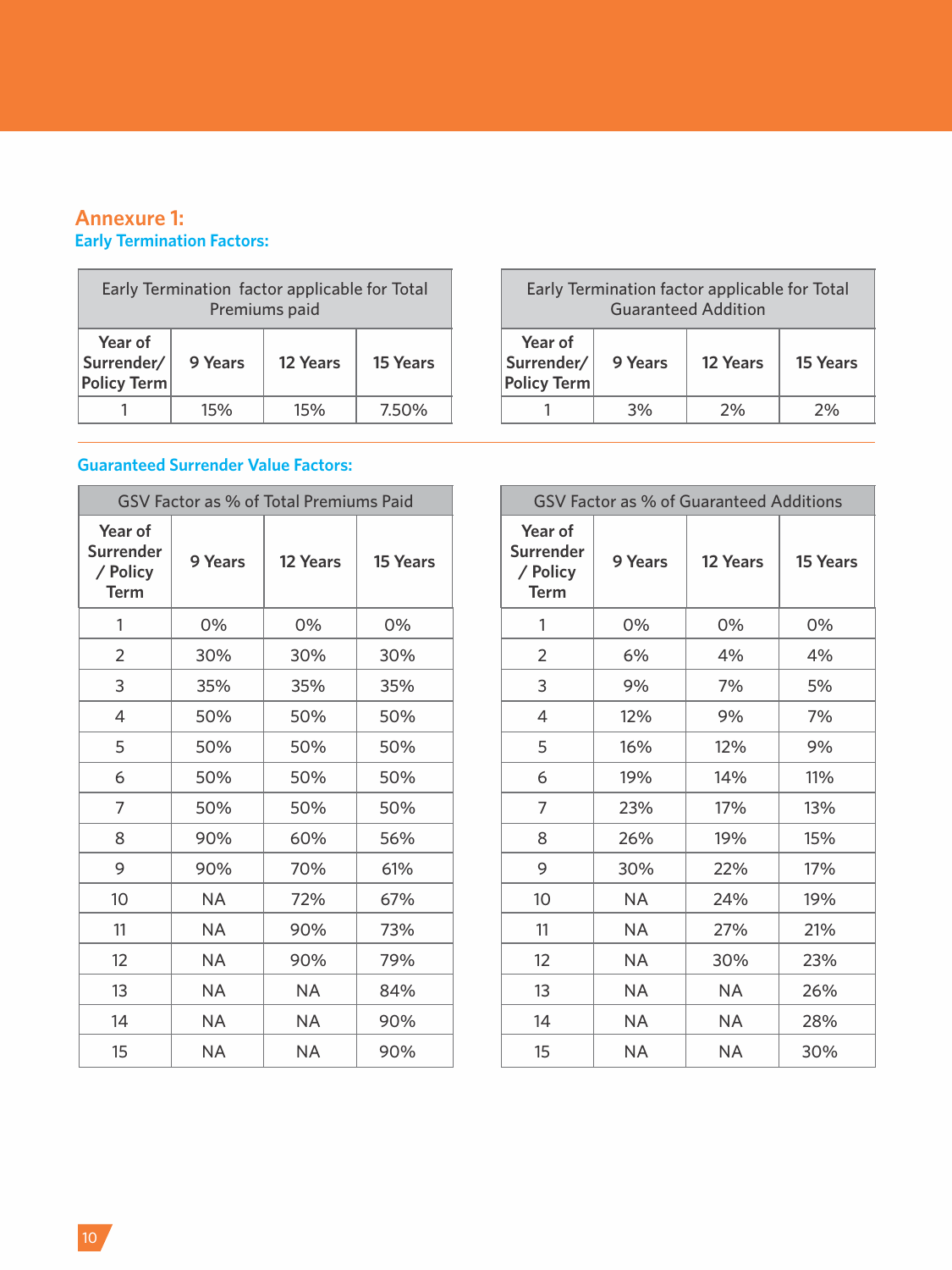For calculation of premium, under female lives an age set-back of 3 years shall be applicable for aged 21 last birthday and above for the purpose of calculation of the premium rates. For female lives aged between 18 to 20 last birthdays, male rate for age 18 shall be applicable. No age discount will apply for female lives aged below 18 years.

#### **Example 1:**

Mr. Avinash, aged 30 years, a bank official wants to save for his future and create a provision for regular payout during the policy term. He has opted IndiaFirst Life POS Cash Back Policy with a term of 15 years and premium payment term of 10 years. The sum assured under on maturity under the policy is Rs 2,00,000. He has to pay Rs 16,888\* yearly. He wants to know how much he will get on maturity / death and as well as survival benefit?

## **\*The amount is exclusive of applicable taxes**

**Solution:**

**Maturity Benefit**= 60% of Sum Assured on maturity + Guaranteed Addition equal to 7% of Annualized Premium \* 15 years

 $=$  ₹ 1,20,000 + 7%  $*$  ₹ 16,888  $*$  15  $=$  ₹ 1,20,000 + 17,732  $= 7 1,37,732$ 

**Death Benefit** = Max (10\* Annualized Premium, Sum Assured on maturity) + Guaranteed Additions equal to 7% of Annualized Premium \* Till Year of Death

> = Max (10\*  $\bar{\tau}$  16,888, 2,00,000) + 7%\* ₹ 16,888\* 6 years (assuming year of death is 7th year)  $= 7,00,000+ 7093$  $=$  ₹ 2,07,093

**Survival Benefit** = 20% of Sum Assured on maturity  $(3, 2,00,000)$  payable on 5th, and 10th year plus maturity benefit

 $=$  ₹ 40,000 will be payable on 5th and 10th year plus Maturity Benefit at end of policy term